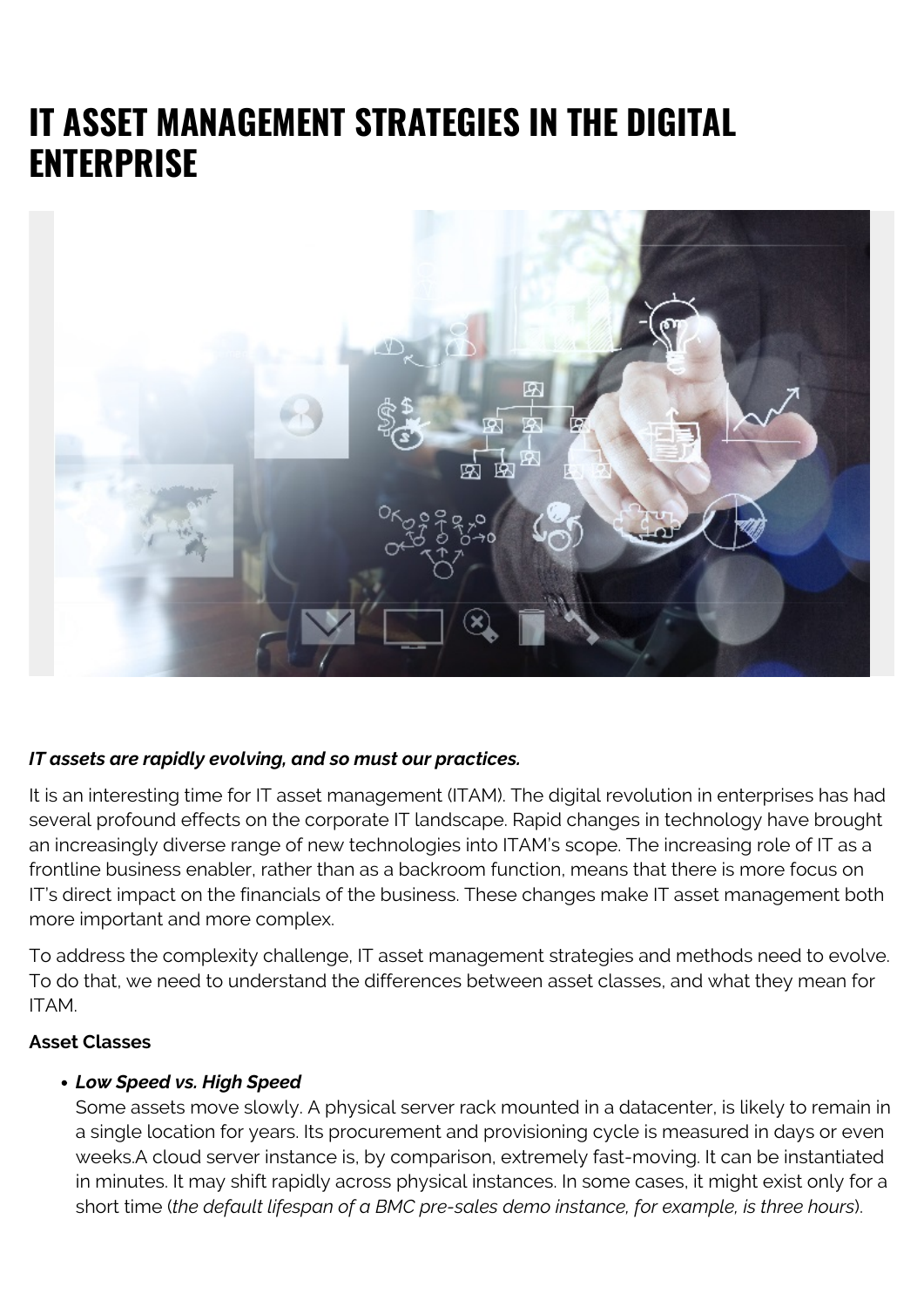# *Individual Context vs. Service Context*

It is also important to think about each asset's function and stakeholders. Client devices such as laptops and phones are typically assigned to a single user or to a small, defined group. They will usually have no single-service context because each user is likely to be using the devices to access a broad range of services. In contrast, a server will tend to be used—indirectly—by a large group of consumers, but will typically underpin a single service.

## *Building a Comprehensive Asset Strategy*

An effective IT asset management strategy needs to account for both static and rapid assets, and for either individual or service contexts.

We can plot different types of IT assets on a chart with two axes: One for the rapidity of the asset and one for its context. Since every organization uses assets in slightly different ways, the precise position of each asset class will vary. However, an illustration of common asset class positioning might resemble this:



In the digital enterprise, a comprehensive IT asset management strategy will require appropriate methodologies and tools for each class of asset.

To maintain accurate data on static assets, we can use traditional discovery tools because a periodic data update is probably enough.

For assets such as Docker containers and public cloud servers, however, traditional periodic discovery will not be enough; the server may have appeared and disappeared before the discovery tool ever has the chance to see it. If that matters to you (or, perhaps, to your vendors' software license auditors), then a more agile data collection method will be needed.